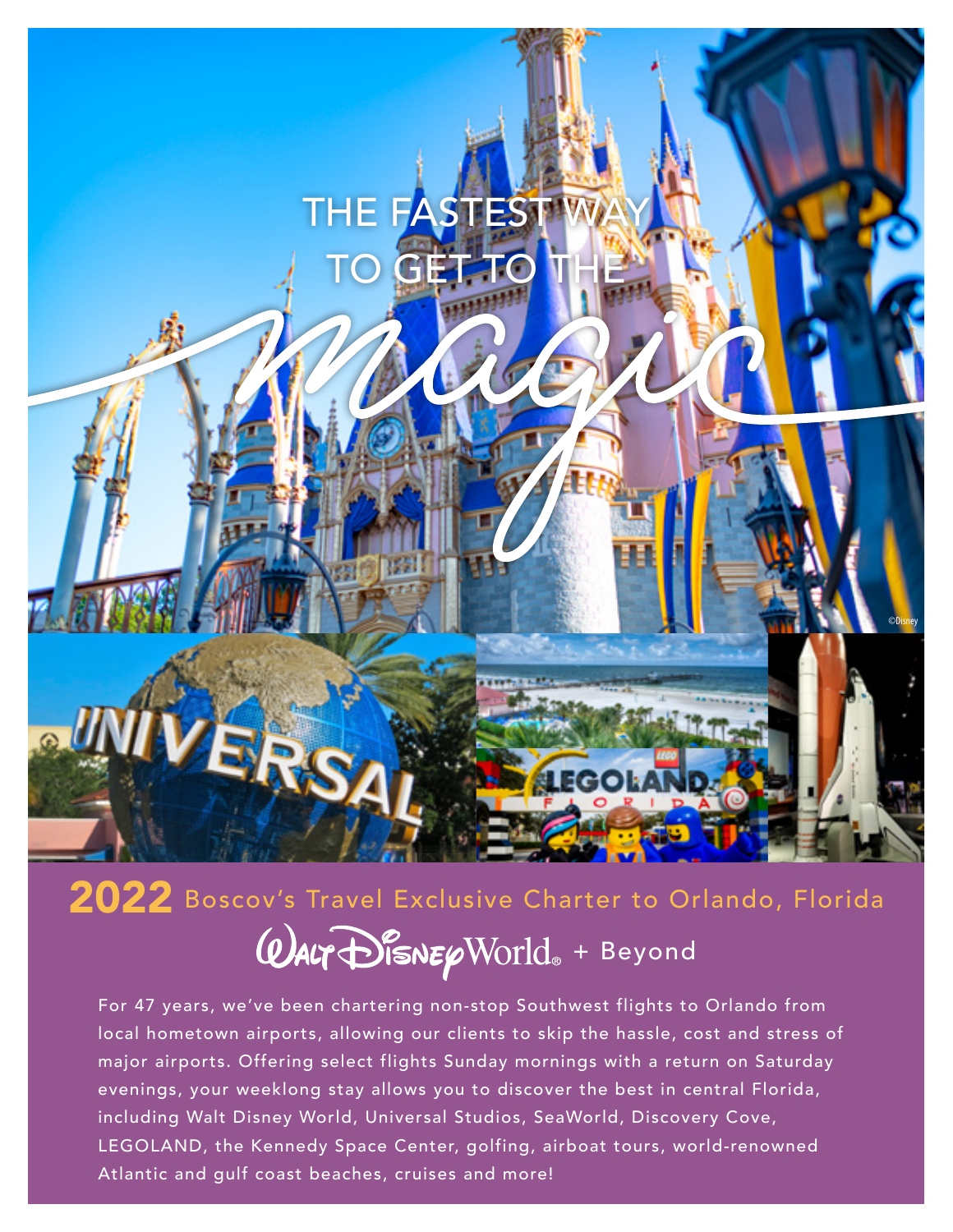# VACATION LET OUR TRAVEL SPECIALISTS **HELP PLAN YOUR**

Boscov's Travel is an Authorized Disney Vacation Planner with a wealth of Disney knowledge to customize your package any way you like.

When you travel with Boscov's Travel, you'll receive reserved seating on our exclusively-chartered Southwest 737 flights, one checked bag per person (up to 50 lbs.) plus one carry-on and one personal item per person, as well no-cost parking at Reading and Harrisburg airports with a nominal fee at Wilkes-Barre/Scranton airport. Contact us today to find out how we can get you to Orlando quicker and easier than ever before!

# INCLUDED in all Boscov's Travel Charter Packages:

- AIR non-stop Southwest Airlines® charter flight between your choice of local airport and Orlando, FL. Depart on Sunday morning, return the following Saturday evening.

## CUSTOMIZE your Boscov's Travel Orlando Vacation Package with any of the following:

- HOTEL Accommodations at a Walt Disney World© Resort or any other resort of your choice
- TICKET LENGTH AND PARK ADMISSION OPTIONS of your choice









# DATES

#### READING

March 20-26 March 27-April 2 April 24-30 May 1-7 May 29-June 4 June 5-11 June 12-18 Sept. 25-Oct. 1 October 2-8 October 23-29 Oct. 30-Nov. 5 Nov. 27-Dec. 3

### WILKES-BARRE/ **SCRANTON** (AVOCA)

March 6-12 March 13-19 April 10-16 April 17-23 May 8-14 May 15-21 June 19-25 June 26-July 2 September 18-24 October 9-15 October 16-22 November 13-19 November 20-26 December 4-10

#### **HARRISBURG**

April 3-9 May 22-28 November 6-12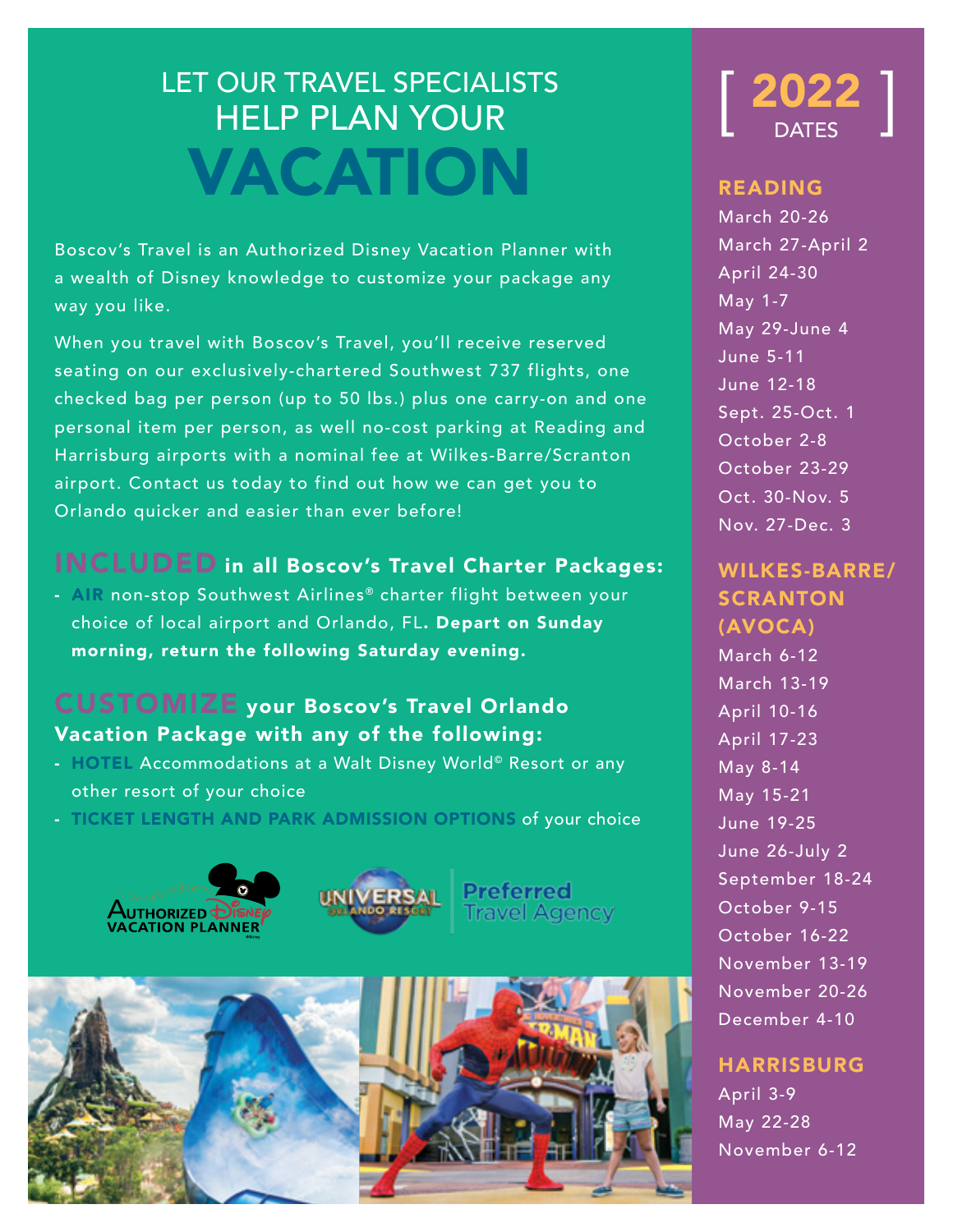